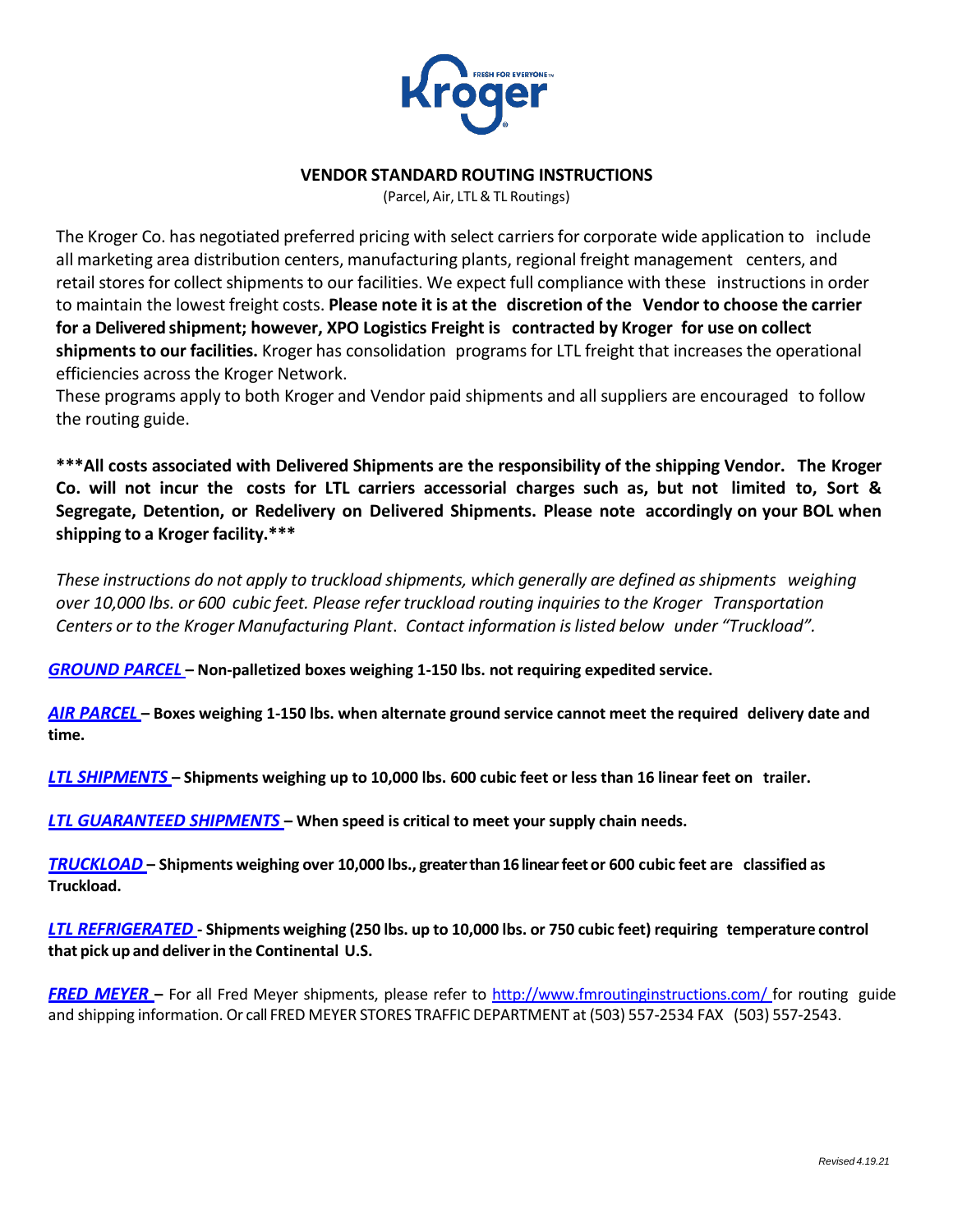# **[GROUND](#page-1-0) PARCEL**

#### <span id="page-1-0"></span>Non-Palletized boxes weighing 1-150 lbs., not requiring expedited service are to be shipped via FedEx Ground.

#### **FedExGround**

Please note for all small parcel shipments into a Kroger site, use FedEx Ground and select payment method as "Ground Collect". You do NOT need a Kroger Account #. Please processthe shipment under your own account # but select "Ground Collect" as the payment option. FedEx will bill Kroger based on the consignee address. You must put the Kroger PO number in the shipment reference field (one of the first three reference fields) on your FedEx Shipping Label. If you are shipping several purchase orders at once, the documentation must specify the PO number for each box. If you have no PO number, please call the Kroger Buyer for help in advance of making the shipment. Do not declare any value on small parcel shipments. For FedEx customer service regarding FedEx Ground shipments, call 800-GO-FEDEX, or 800-463-3339.

### **AIR [PARCEL](#page-1-1)**

<span id="page-1-1"></span>Boxes weighing 1-150 lbs., when alternate ground service cannot meet the required delivery date and time are to be shipped FedEx Express.

#### **FedEx Express**

If authorized, ship via FedEx Express. Use the account number provided by the Kroger Buyer. FedEx Express Customer service is at 800-GO-FEDEX or 800-463-3339.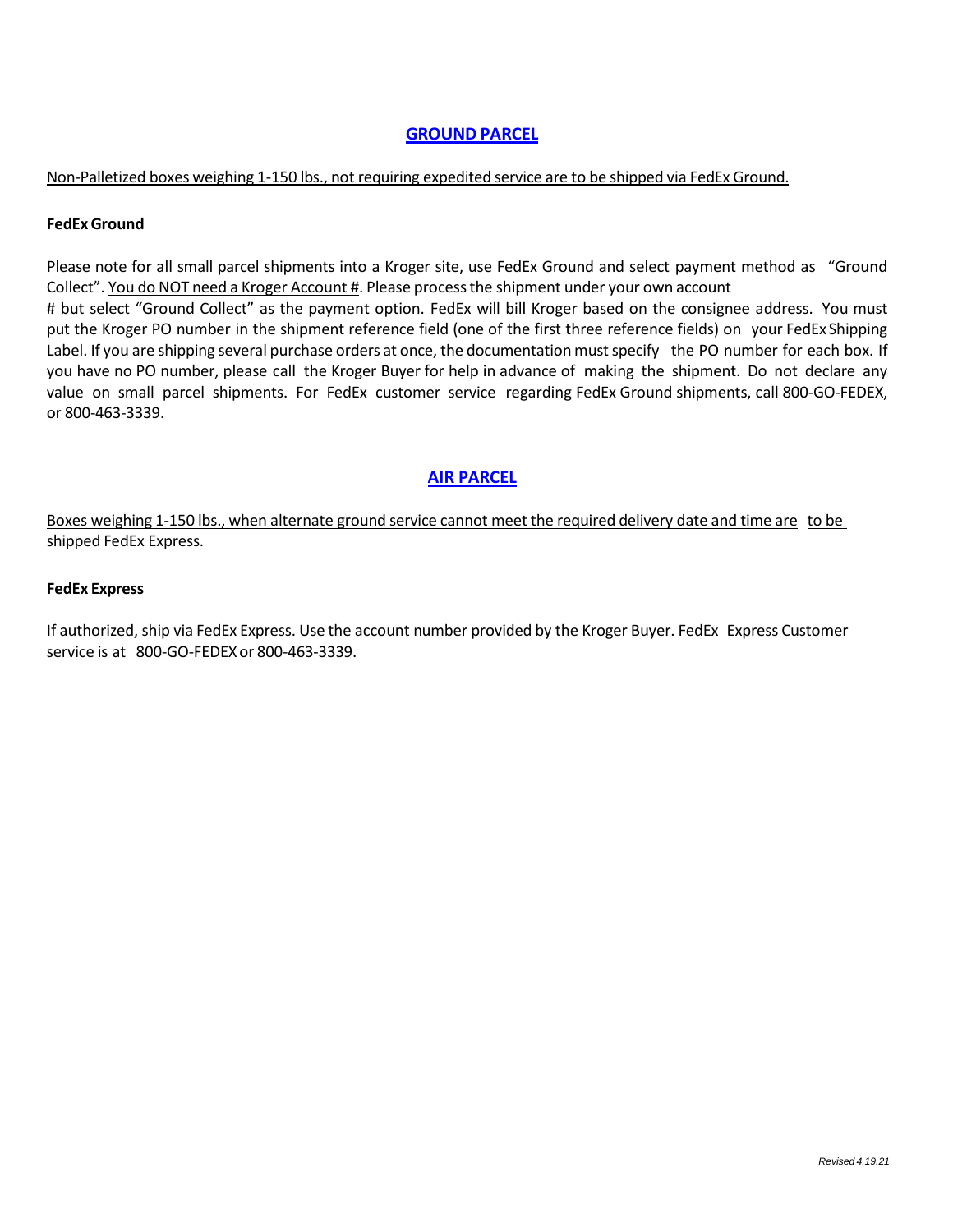# **LTL [SHIPMENTS](#page-1-0)**

### **(Lessthan truckload-palletized & lessthan 16 linear feet in the trailer)**

**The Kroger Co contracts with XPO Logistics Freight for both National and Regional Freight.**

#### **Shipments weighing up to 10,000 lbs. or 600 cubic feet or lessthan 16 linear feet on the trailer.**

**XPO Logistics Freight (SCAC - CNWY)**

If you are a Kroger Supplier and have an F.O.B. or collect shipment that qualifies for LTL Non-Refrigerated carriage, **Kroger has identified XPO Logistics Freight as primary carrier.**

**XPO Logistics Freight encourages registration for XPO LTL online access to assist with shipping needs. Online web access provides tools to create bill of ladings, schedule pickups, track shipments, retrieve documents and view shipping history. For shipping with XPO please use one of the following options below.**

- Use our online tools to create bill of lading and submit a pickup request. Click link to visit and create user **account.**
	- o **Create an [LTL.XPO.com](https://ltl.xpo.com/webapp/membership_app/membershipSignupCompanySearch.do) Account**
- **Visit our Service Center Locator to locate the nearest center and contact directly to schedule pickup.**
- **Call XPOLogisticsFreightat 800-755-2728 or email [LTLCCG@xpo.com](mailto:LTLCCG@xpo.com) identifying Kroger in the subject line (for example, Pickup Kroger Collect).**
- **If you have difficulty scheduling a pickup or with online access, please email [LTL.Kroger@xpo.com](mailto:LTL.Kroger@xpo.com) for assistance.**

A completed bill of lading will be required at time of pickup identifying the shipper, consignee, freight terms, pieces, **commodity description, freight class, and weight.**

- o **XPO Bill of Lading [Template](http://xpodotcom.azureedge.net/xpo/files/s8/Bill-of-Lading-Form.pdf)**
- o **[Directionsfor](https://ltl-solutions.xpo.com/help-center/how-use-online-bill-lading/) completing XPO BOL form**

# **LTL [GUARANTEED](#page-2-0) SHIPMENTS**

<span id="page-2-0"></span>**Palletized & lessthan 16 linear feet in the trailer needing to meet critical deadline.**

**XPO Logistics Freight offers "Instant Guaranteed Service" which provides priority handling and enhanced network** visibility and guarantees your freight will deliver within the posted number of transit days established in transit times. Transit times and eligibility to Instant Guaranteed Service can be found on the XPO LTL website by following this link. **Transit Time Calculator and [Instant Guaranteed](https://ltl.xpo.com/webapp/servicecenter_app/TransitTimeCalc/TransitTimeCalc.jsp) Service Eligibility.**

Please note that you must identify the shipment as either "Instant Guaranteed", "Guaranteed" or "G!" boldly on the BOL **and notify driver when picking up shipment.**

• **If you need assistance or have additional questions, please contact 800-755-2728 or [LTLCCG@xpo.com](mailto:LTLCCG@xpo.com)**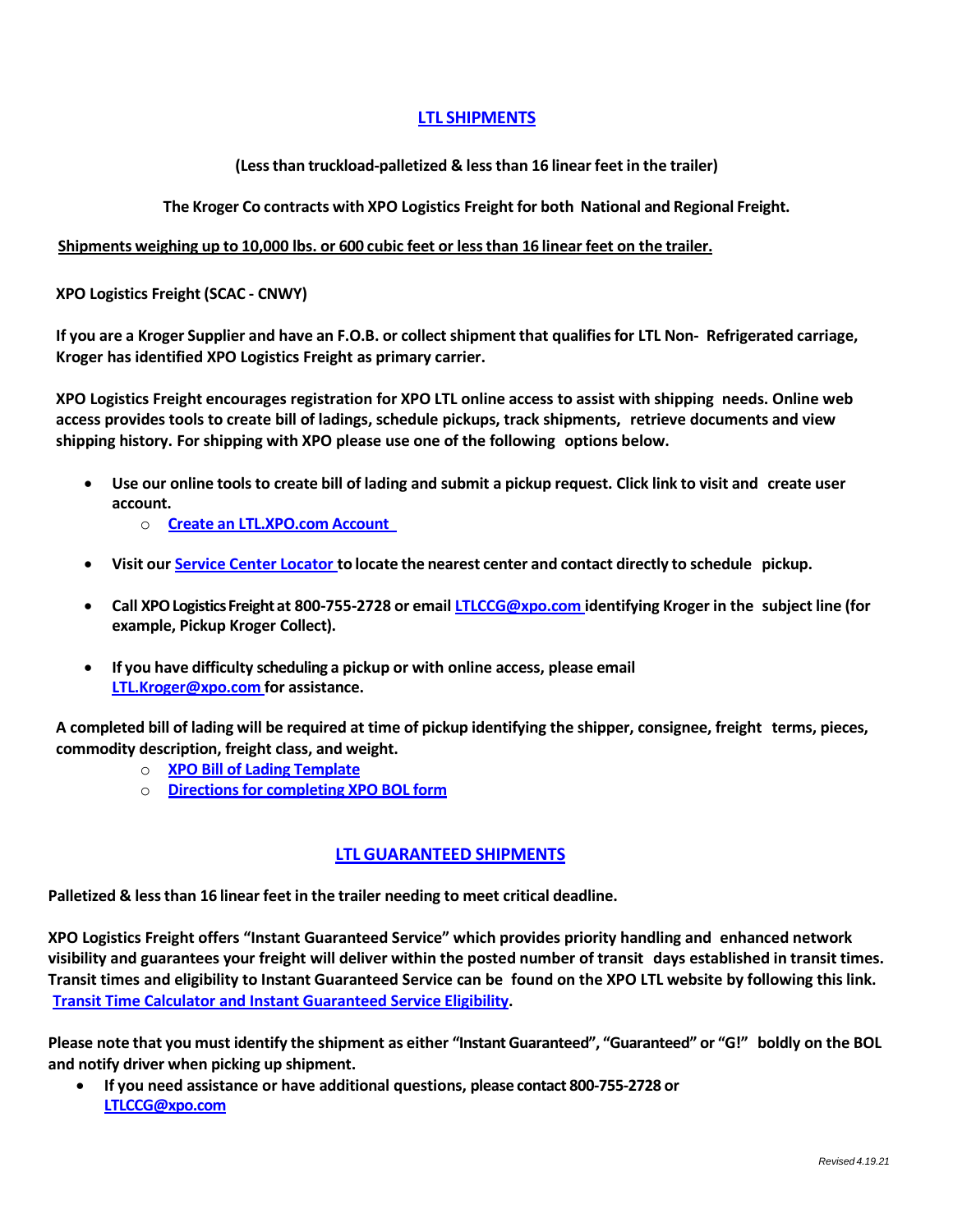# **LTL [REFRIGERATED](#page-3-1)**

<span id="page-3-1"></span>Shipments weighing (250 lbs. up to 10,000 lbs. or 750 cubic feet) requiring temperature control that pick up and deliver within the Continental U.S. are to be shipped via FFE Transportation.

FFE Transportation (All LTL Refrigerated: Frozen: Air temperature range from -10°F-0°F to an air temperature range of 28°F-31°F while in transit; Cooler: Air temperature range from 32°F-34°F to an air temperature range of 36°F-38°F **while in transit).**

If you are a Kroger Supplier and have an F.O.B. or collect shipment that qualifies for an LTL Refrigerated carriage, log on to [www.ffeinc.com/Customer.aspx](http://www.ffeinc.com/Customer.aspx) and find the nearest terminal. And visi[t](http://www.ffeinc.com/Customer/Tools/TransitTimeCalculator.aspx) [www.ffeinc.com/Customer/Tools/TransitTimeCalculator.aspx](http://www.ffeinc.com/Customer/Tools/TransitTimeCalculator.aspx) to determine the earliest pick-up and delivery window to accommodate yourshipment. Allow 2 business daysfor order planning in addition to the posted transit time. Telephone your nearest FFE Terminal and identify yourshipment as a "third party collect" shipment to Kroger and specify which Kroger site the freight is consigned to for delivery.

For general communications regarding shipment status inquiries, please send an email to the Kroger Account Group email address, [dlKrogerCo@ffex.net](mailto:dlKrogerCo@ffex.net) or via phone at (800) 569-9200.

In the event that you have difficulty obtaining a pickup of yourshipment, Kroger's FFE's Corporate Account representative is Valerie Cline at (214) 534-3725 or voline@ffex.net,

# **[TRUCKLOAD](#page-3-0)**

<span id="page-3-0"></span>Palletized Shipments weighing over 10,000 lbs. or greater than 16 lineal feet or 600 cubic feet are classified as Truckload. Truckload routings will be determined by the product, origin, destination, and if there are any specialservice requirements. In the absence of specific routing and shipping instructions, please contact the appropriate Kroger Transportation Center.

Kroger Transportation Center – Nashville Retail (CPG): [corpktcretailfreightmgmt@kroger.com](mailto:corpktcretailfreightmgmt@kroger.com) Manufacturing: [corpktcmfgfrt@kroger.com](mailto:corpktcmfgfrt@kroger.com) Produce: [corpktcperfrt@kroger.com](mailto:corpktcperfrt@kroger.com)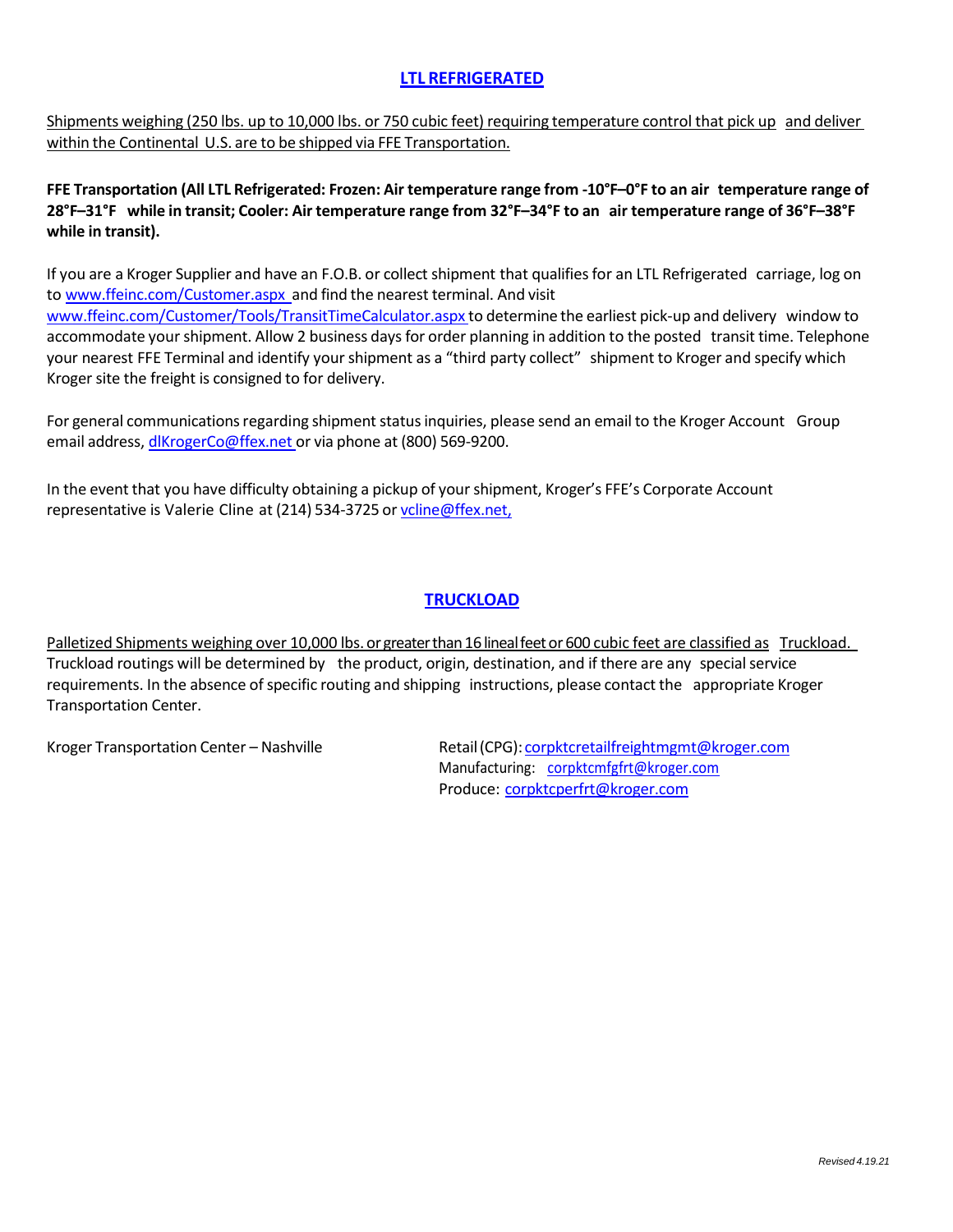|                               | <b>Outbound Manufacturing Plants</b>            |                                      |
|-------------------------------|-------------------------------------------------|--------------------------------------|
|                               | <b>Distribution &amp; Consolidation Centers</b> |                                      |
| Atlanta, GA                   | Layton, UT                                      | America's Beverage                   |
| Bluffton, IN                  | Livonia, MI                                     | <b>Bluefield Beverage</b>            |
| Chehalis, WA*                 | Los Angeles, CA                                 | Clackamas Bakery*                    |
| Chesterfield, MI              | Louisville, KY                                  | Columbus Bakery                      |
| Clackamas, OR                 | Memphis, TN                                     | <b>Compton Creamery</b>              |
| Clackamas, OR (Food)          | Paramount, CA                                   | Country Oven Bakery                  |
| Clackamas, OR (GM)*           | Phoenix, AZ (Peyton Buckeye)                    | <b>Crossroads Farms</b>              |
| Compton, CA                   | Produce - Perishables                           | <b>Delight Products</b>              |
| Delaware, OH                  | Puyallup, WA                                    | Jackson Hutchinson Dairy & Ice Cream |
| Denver, CO (dry)              | Puyallup, WA                                    | <b>KB Specialty</b>                  |
| Denver, CO (frozen)           | Ralphs Dart, CA                                 | Kenlake Foods                        |
| Denver, CO (perishable)       | Riverside, CA                                   | King Sooper Bakery                   |
| Florence, KY                  | Roanoke, VA                                     | King Sooper Meat                     |
| Fort Gillem, GA               | Shelbyville, IN                                 | Layton Dough & Dairy                 |
| Fountain, CO                  | Tolleson, AZ                                    | Pace Dairy Crawfordsville            |
| Glendale, CA                  | Tri State Warehousing                           | <b>Riverside Creamery</b>            |
| Goddard, KS                   | Updike Distribution Logistics, NV               | Springdale Ice Cream & Beverage      |
| Houston, TX                   | Versacold, Anaheim CA                           | <b>State Avenue</b>                  |
| Hutchinson, KS (perishable)   | Woodlawn, OH                                    | Swan Island Dairy*                   |
| Indianapolis, IN              | WT Young-Lexington, KY                          | <b>Tara Foods</b>                    |
| <b>Interstate Warehousing</b> |                                                 | Vandervoort Dairy                    |
| Keller, TX                    |                                                 | <b>Westover Dairy</b>                |

*\* Support for Inbound Materials to Pace Dairy Crawfordsville & Kenlake Foods, please contact corpktcmfgfrt@kroger.com \**

# **FRED MEYER**

For all Fred Meyer shipments, please refer t[o http://www.fmroutinginstructions.com/](http://www.fmroutinginstructions.com/) for routing guide and shipping information. Or call FRED MEYER STORES TRAFFIC DEPARTMENT at (503) 557-2534 FAX (503) 557-2543.

#### **PEYTON**

For questions on shipments to our Peyton Regional DC's, please contact the following. Peyton

| Bluffton IN:         | Jason Suman - 260-827-2033 / jason.suman@kroger.com<br>Hattie Noll - 260-827-2094 / hattie.noll@kroger.com |  |
|----------------------|------------------------------------------------------------------------------------------------------------|--|
| Peyton Cleveland TN: | Randy Harris-423-614-1004 / randy.harris@kroger.com                                                        |  |
| Peyton Fountain CO:  | Greg McClelland-719-382-1810 / greg.j.mcclelland@supervalu.com                                             |  |
| Peyton Phoenix AZ:   | Aaron Kirk - 602-477-3171 / aaron.kirk@kroger.com                                                          |  |
| Peyton Portland TN:  | Gayle Wilmore - 615-325-8118 / gayle.wilmore@kroger.com                                                    |  |